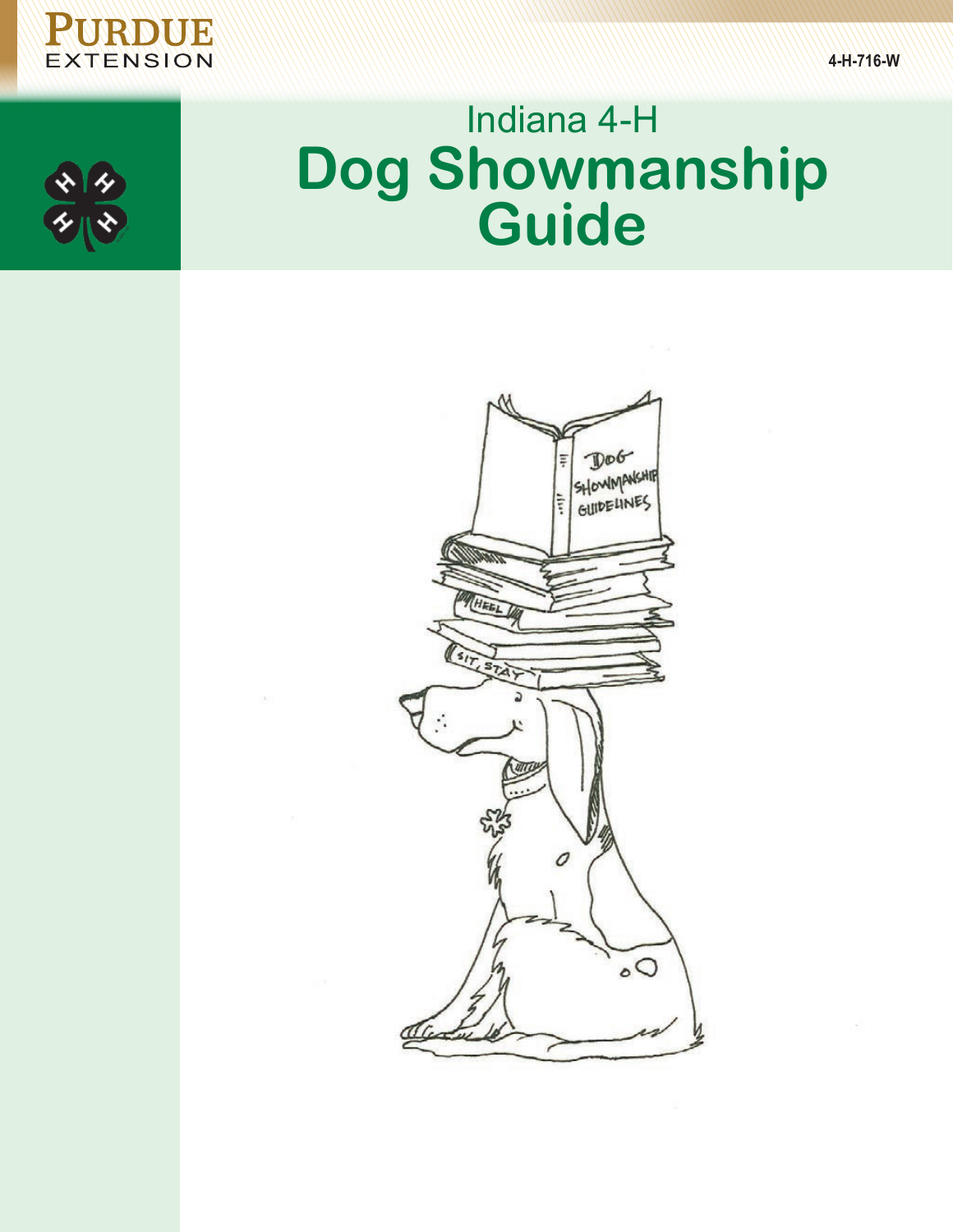#### **Contents**

- 2 Showmanship Philosophy
- 2 Showmanship Classes
- 2 Guidelines and Procedures for Showmanship
- [3 Appearance of the Handler](#page-2-0)
- 3 Attitude of the Handler
- 3 Appearance of the Dog
- 3 Show Ring Procedures
- 4 Gaiting
- [4 Gaiting Patterns and Diagrams](#page-3-0)
- [7 Lining Up and Facing the Judge](#page-6-0)
- 7 Handling Suggestions
- 8 [Guidelines for Judges](#page-7-0)
- 9 [Guidelines for Volunteers](#page-8-0)
- 10 [Resources](#page-9-0)

### **Introduction**

This guide has been designed to help establish consistent regulations and procedures for 4-H dog shows held throughout Indiana. This information is for 4-H members, volunteers, and judges on both the state and county level.

### **Objectives for the 4-H Participant**

- Develop leadership, initiative, and responsibility
- Develop self-confidence and patience
- Learn show procedures, rules, and etiquette as a dog handler
- Develop high standards of sportsmanship when dealing with judges, competitors, and the public
- Learn about the positive experience of dog ownership and of presenting the dog in the show ring
- Learn how to win and how to lose gracefully

### **Showmanship Philosophy**

Showmanship is concerned with how well the dog is shown by the handler. The dog's conformation or its being purebred is of no importance. The emphasis is on the handler's presentation of the dog standing still and in motion. The handler must convey knowledge and understanding of the dog's breed or the breed chosen as that which the dog most resembles. The handler should present the dog according to the chosen single breed standard.

The handler and dog appear to be part of a team. They work well together, move fluidly, and give an overall picture of being one unit. If a dog moves out of place or makes an error, a good handler is aware of this. The handler quickly and efficiently adjusts for the fault and resumes his/her presentation of the dog.

### **Showmanship Classes**

**Junior:** This class is for any 4-H exhibitor who is in the third, fourth, or fifth grade on January 1 of the current year. Once an exhibitor is the Junior Showmanship winner at the state fair, he/she is only eligible to compete in Intermediate or Senior Showmanship in future years.

**Intermediate:** This class is for any 4-H member in the sixth, seventh, or eighth grade on January 1 of the current year or for showmanship winners in the previous class. Once an exhibitor is the Intermediate Showmanship winner at the state fair, he/she must compete in Senior Showmanship in future years.

**Senior:** This class is for any 4-H member in the ninth grade or above on January 1 of the current year or for showmanship winners in the previous class.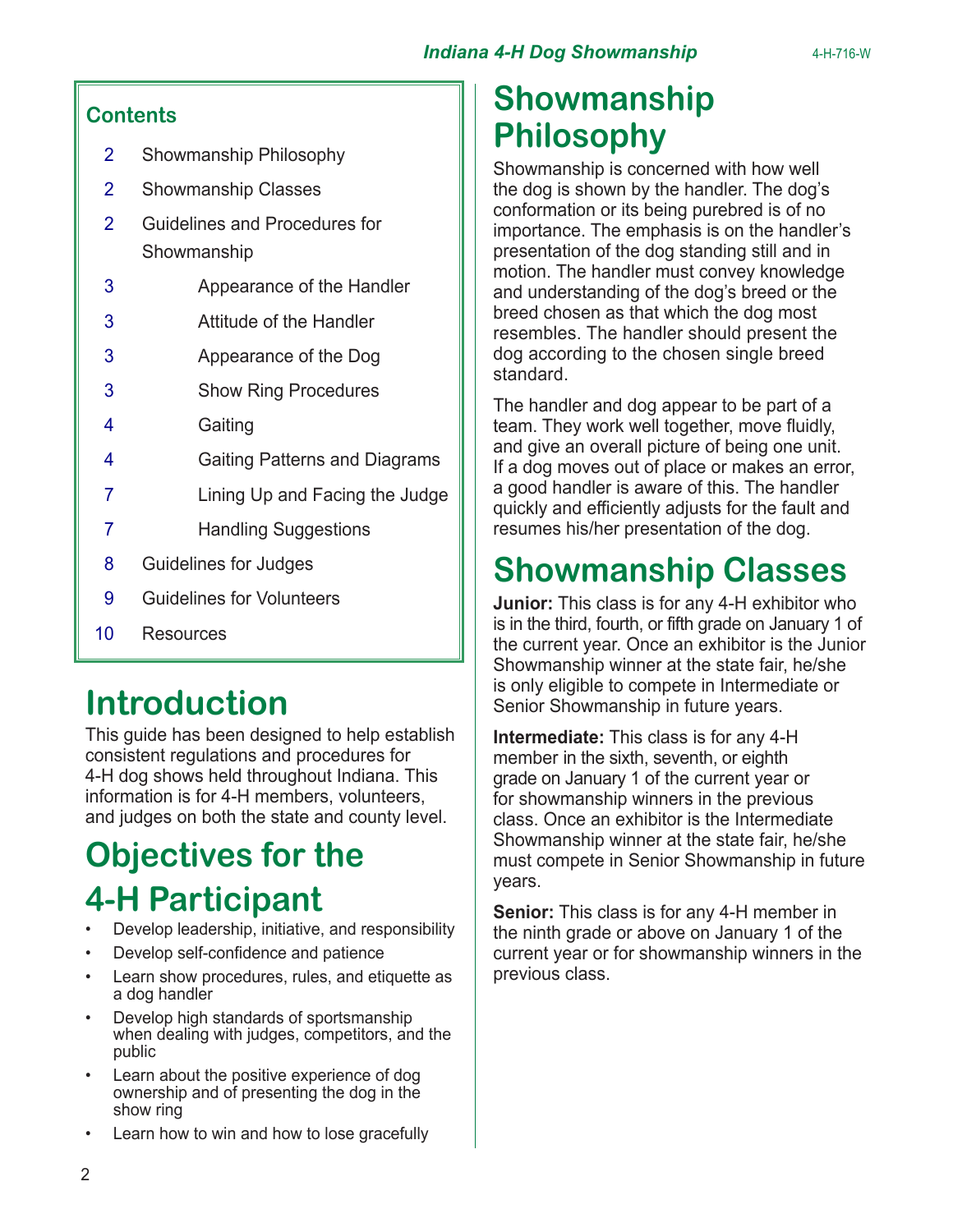### <span id="page-2-0"></span>**Guidelines and Procedures for Showmanship**

#### Appearance of the Handler

The handler should appear neat and well groomed. The entire picture of the dog and handler should be one of symmetry and be appealing to the judge.

Girls must wear dresses, skirts, or culottes of knee length or longer, or dress pants. Tops must maintain an appropriate neckline and not show any skin at the lower edge. Boys must wear dress pants or slacks, and dress shirts. Jacket and tie are optional. Recommended shoes include tennis shoes or soft-soled shoes. Clothing color should complement the dog but not necessarily match the dog.

Blue jeans are not considered appropriate attire for any handler. Handlers must not wear western boots, high heels, sandals, or other unsafe footwear. Inappropriate attire includes hat, gloves, clothing with commercial advertising, or jewelry that might disturb other competitors or dogs. Sunglasses, indoors or outdoors, are not considered appropriate. Clothing should not distract, limit, or hinder the judge's view of the team. Handlers are to use good judgment concerning any makeup or accessories and in styling hair away from their face.

#### Attitude of the Handler

The handler must be a good sport in the ring and outside the ring. He/she must exhibit a positive attitude toward other exhibitors as well as the judge. Courtesy to the judge and the other handlers is important.

Handlers must be alert and attentive to what is going on in the ring as well as to their dog and its behavior. Smoothness and continual control of the dog is mandatory.

Handlers should listen to the judge's directions. If a handler is unable to hear what the judge says for directions, he/she should ask the judge to please repeat what was said.

Handlers should not stare at the judge with an exaggerated smile. Staring at the judge makes most judges uneasy, and the exhibitor gains no advantage. Handlers need to be aware of the judge's presence at all times and should occasionally make brief eye contact with the judge. It is important for a handler to convey that he/she is enjoying showing his/ her dog. Smiling is good, but it should not be overbearing or have the appearance of insincerity.

Double handling is not allowed. There should be no help from outside the ring to coach a handler or distract a dog.

#### Appearance of the Dog

The dog should be well groomed with clean, mat-free hair, toenails cut to the proper length, teeth cleaned, and void of fleas and ticks. Its eyes should be clear, and its coat free of tear stains. Its ears should be clean with no excess earwax or dirt. Whiskers and hair on the legs, feet, and ears can be trimmed if it is appropriate. Not all dog breeds should be trimmed and void of whiskers. Dogs should be groomed before the competition without the use of dyes, talc powder, or other cosmetics. Dogs should not wear scarves or have painted nails. Bows or bands should be worn only by appropriate breeds.

#### Show Ring Procedures

Armbands should be worn on the left arm with the number visible to the judge.

Score sheets and entry forms for mixed breeds should indicate a single breed preference for judging and exhibiting. For example, "Shetland Sheepdog/Chow Chow mix" is not acceptable, as each of these dogs is shown very differently. "Shetland Sheepdog X" would indicate that the dog is a mixed breed being shown as a Shetland Sheepdog. The judge will expect the dog to be shown according to that single breed standard.

Before judging begins, the procedure for entering the ring should be made known. The procedure used is entirely at the judge's discretion; he/she may call handlers in as a group or individually. Judging will begin when the handler and dog enter the ring.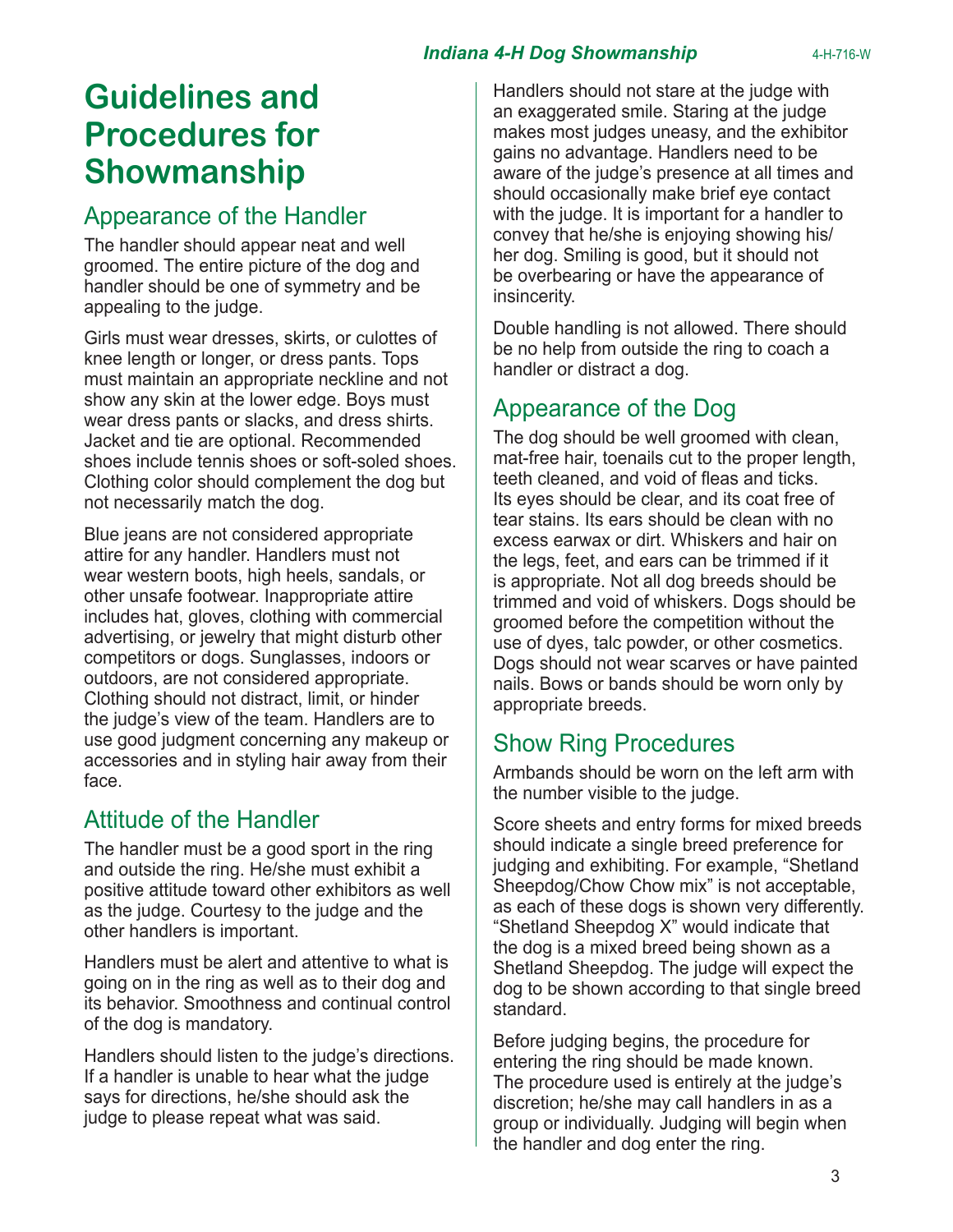#### **Indiana 4-H Dog Showmanship** 4-H-716-W

<span id="page-3-0"></span>The handler should set up (stack) the dog quietly and quickly, ideally leaving three to four feet between them and the dog and handler directly in front of them. Do not crowd. The judge needs room to walk between dogs if he/ she prefers.

To stack a dog, it is best to set up the dog's front end first. The handler should lift a front foot if necessary by grasping the leg at the elbow. Position the rear legs by grasping the stifle or hock to place the feet. Should matting be provided, the dog should be stacked near the inside edge of the mat. Allow room for the judge to walk between the dog and the ring fence. Keep moving forward and restacking the dog as the dogs in front are individually gaited and moved to the end of the line.

When a class is very large, the judge may divide it and tell some handlers to relax their dogs. Relaxing does not mean not paying attention. While relaxing, it is not necessary to stack your dog or keep it alert at all times. Be alert for the judge to call your group back again.

Bait (treats) and/or toys are allowed, and when used properly, capture and hold the dog's attention. These should be used without distracting other exhibitors or the judge. Talking to the dog is permissible providing discretion is used.

For breeds normally examined on the table at conformation shows, the handler should follow the judge's instructions about when to table the dog. Unless indicated otherwise, the handler should place the dog on the table while the preceding dog is being gaited. Stack the dog facing the judge, with the front feet approximately one inch away from the edge of table.

During the individual exam, the judge will normally ask the exhibitor to "show the bite" (teeth). To show the bite, gently pull up the lips to reveal the bite of the dog with the mouth closed, keeping the leash out of the way. Premolars may be shown by raising the flews on each side of the dog's mouth. If the breed standard indicates the necessity to count teeth, the mouth should be opened wide enough to do so. If required, the mouth should be opened to display the color of the gums or tongue.

As the judge begins to examine the dog's front, the handler should move out of the way. The handler needs to adjust his/her position as needed during the exam, while keeping control of the dog. Should a judge disturb the coat or misplace a foot, the handler should reposition the coat or foot.

#### **Gaiting**

Gaiting means to move the dog in the pattern requested by the judge. Movement should be smooth, in a straight line, and at the correct speed according to the dog's size and breed standard. The acceptable gait is a controlled trot. Remember, the speed for the "pattern" may be different than for the "go around." Handlers should make every effort to keep their dogs between themselves and the judge. It is permissible for a handler to momentarily block the judge's view of the dog when making turns in gaiting patterns. If matting is provided, keep the dog centered on it while gaiting.

Handlers should have the proper lead and lead placement when moving their dogs. Adjust the lead to the right length by gathering the excess lead in the hand closest to the dog so that no part of the lead is dangling while gaiting. Handlers and dogs should move in unison with each other and look like a well-trained team. Allow the dog to move freely and naturally. At the beginning of the individual gaiting pattern, a courtesy turn is optional. A properly executed courtesy turn will allow the handler to align with the judge and the path to be taken. This small turn in front of the judge is also called honoring the judge.

Handlers should maintain good posture when moving their dog. Handlers should constantly be aware of their dogs, the route, and the judge's position in the ring. It is not necessary to look at the judge and smile all the time. Occasional quick glances and a smile at the judge will indicate that the handler is being attentive.

#### Gaiting Patterns and Diagrams

Patterns are a systematic way of moving the dog around the ring. The most common patterns are: the Go Around, the Triangle and Reverse Triangle, the L, the T, the Diagonal, the Down and Back Alone, and the Down and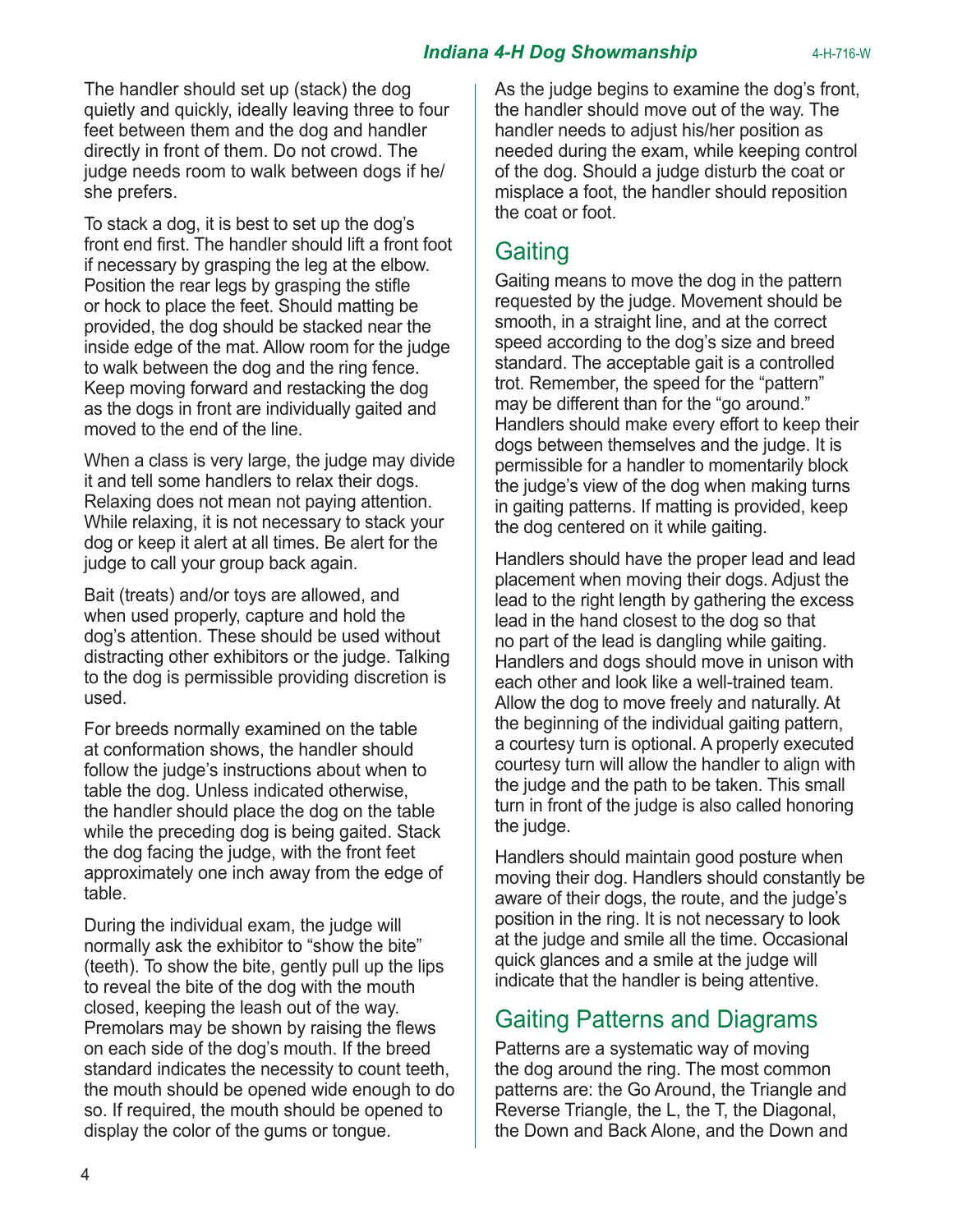#### **Indiana 4-H Dog Showmanship** 4-H-716-W

Back with Another Handler. The judge will instruct exhibitors about the pattern that he/ she wants completed. The individual pattern is to be consistent within the class. The pattern is at the discretion of the judge, but it is recommended that initially the Triangle and the Down and Back Alone be used for the Junior Showmanship class. More difficult patterns may be used if the competition warrants.

THE GO AROUND: The handler moves the dog around the ring, usually in a counterclockwise direction. Allow the dog to gait freely, with no jerking of the dog's neck by the handler. When moving the dog in an "all go around," the handler should make certain to leave plenty of room between his/her dog and the dog ahead. It is permissible to pass a dog that has stopped moving, but space should be left in the line for this dog when the gaiting is completed. Dogs should return to the original order as when entering the ring.







*The Go Around: Judge in Corner*

The handler should attempt to keep the dog moving at a suitable speed. If the dog in front is moving slowly and it is difficult to gait at the correct speed, the handler should hold back and make space. Then, when it is the handler's turn to gait in front of the judge, there will be enough room to move.

**THE TRIANGLE:** The handler and dog move to the first corner, turning toward the second corner. The second corner may be turned or the handler may want to make a small smooth circle *(see Optional Triangle diagram)* and proceed directly back to the judge on the diagonal. The purpose of the circle is to allow control of the speed and alignment of the dog on the diagonal. Either method should be executed with fluid motion.

THE REVERSE TRIANGLE: The same as a triangle but reversed.



*The Optional Triangle*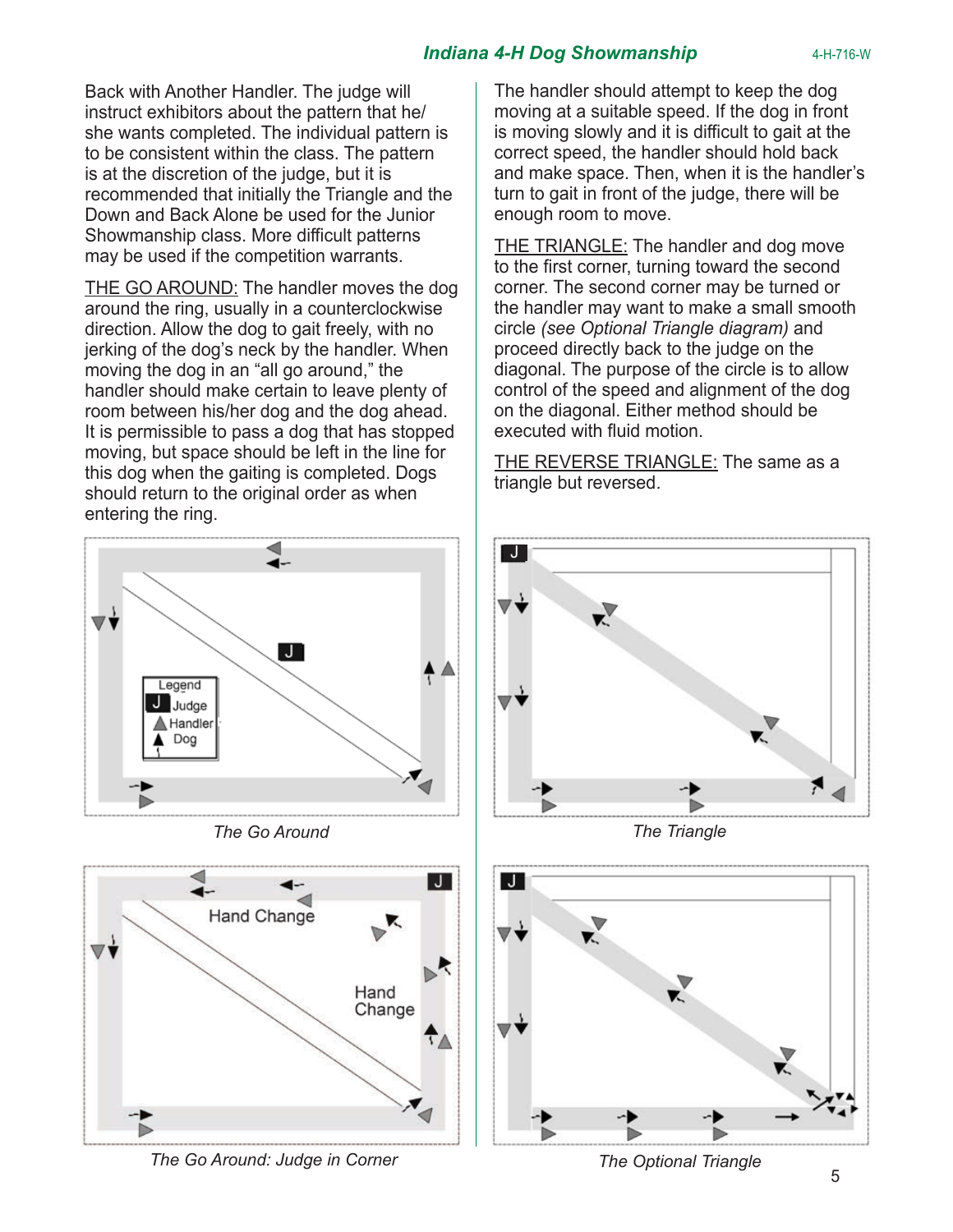

THE L: The handler moves the dog to the first corner, then turns and proceeds to the second corner. Just before reaching the second corner, he/she switches hands on the lead by grasping the lead with the right hand while releasing the left hand. When reaching the second corner, the handler turns to the left toward the dog and will automatically have the dog on his/her right side when returning to the first corner.

When returning to the first corner, the handler may allow the dog to pass in front as he/she changes hands on the lead, allowing the left hand to grasp the lead. The handler may choose not to change hands and return to the judge with the dog on the right side *(see Optional L: Returning diagram)*. When returning to the first corner, if the judge is not at the end of the L, the handler must choose the side that will allow the dog to be kept between the handler and the judge.





THE T: A T pattern may utilize all or part of a ring. Starting in the middle at a position chosen by the judge, the handler moves the dog across the ring. When reaching the end, turn left and go to the corner. Before reaching the corner, the handler switches hands as in the L pattern. After turning into the dog, the handler moves the dog to the opposite corner. Before reaching that corner, the handler switches hands again, keeping the dog on the left, and proceeding back to the middle. In the middle, the handler makes a small smooth circle or turns left, keeping the dog on the left when appropriate while returning to the judge.

THE DIAGONAL: The handler moves the dog down the diagonal to the opposite corner. At the corner, the handler turns smoothly and heads back to the start, keeping the dog between the handler and the judge.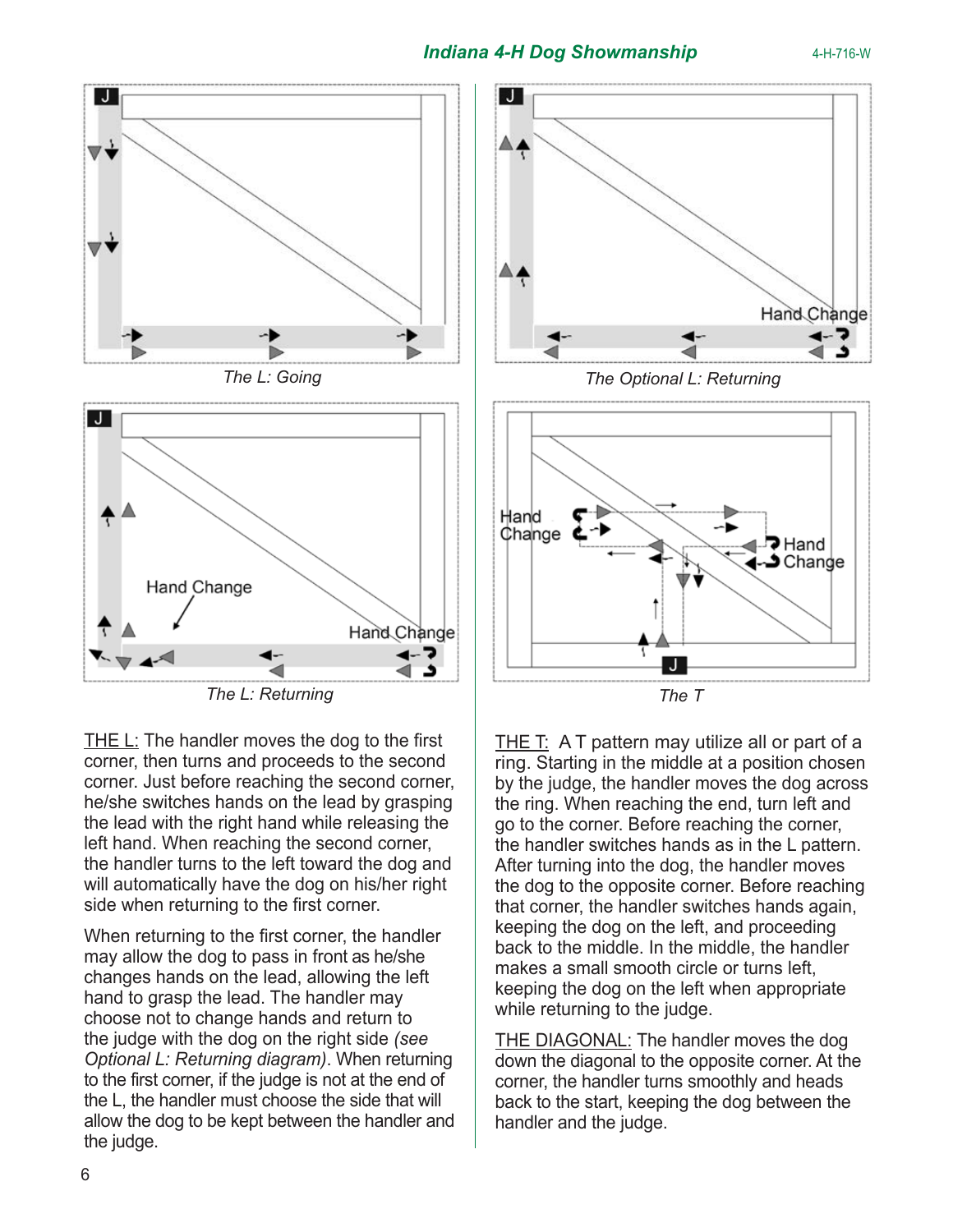<span id="page-6-0"></span>

Hand Change *Down and Back with Another Handler: Going*



*Down and Back with Another Handler: Returning*

THE DOWN AND BACK ALONE: The handler moves the dog straight across to the opposite side of the ring. When reaching the far side, he/she turns smoothly and proceeds back to the starting position. The handler should keep the dog between the handler and the judge.

DOWN AND BACK WITH ANOTHER HANDLER: Two handlers place their dogs between them. Once they are ready, both proceed across to the opposite side of the ring, keeping the dogs in the middle about 2 to 3 feet apart. When reaching the opposite side of the ring, the handlers reverse hands and bring the dogs back to the judge, keeping the dogs in the middle. If one of the dogs is faster, that handler should wait for the slower dog before returning to the judge. The handlers should stop a few feet from the judge and pose and show their dogs.

STAND AFTER GAIT: At the end of the individual gaiting pattern, when the handler gets within a few feet from the judge, the handler should bait and present the dog. The dog should be presented in a natural stance without holding the head or tail. The handler should check to make sure the dog is stacked properly, first in the front, then in the rear. If a leg is out of position, the handler should reposition that leg. The handler should move smoothly and quickly, and present the dog to the judge to show proper expression. The ideal free stack, accomplished by adjusting the dog's position using only the leash, bait, or voice commands, should be given preference.

### Lining Up and Facing the Judge

Sometimes the judge will have handlers stack the dogs in a group and face the judge as he/ she stands in the center of the ring. If the judge passes in front of a dog, the handler needs to make sure that the dog remains stacked as the handler moves to the other side of the dog. The handler needs to make certain that he/she does not block the judge's view of the dog. If the judge comes back, the handler should do the same thing in reverse. The handler should never step over the dog, for that may cause the dog to move.

#### Handling Suggestions

A handler needs time and practice to learn to show his/her dog to its best advantage. The handler should practice frequently in a variety of locations so both the dog and handler are comfortable in the show ring with other dogs and handlers. Stacking and gaiting are distinctive to each breed. The handler's responsibility is to learn how his/her breed should be shown in a conformation ring.

Overweight or underweight dogs may not make the best impression on a judge, so a handler should adjust the dog's food intake and exercise over a period of time to help the dog achieve a desirable weight.

Unnecessary handler movements detract from the dog and the picture that the handler is trying to project to the judge.

The handler should know where the judge is at all times and be certain not to block the judge's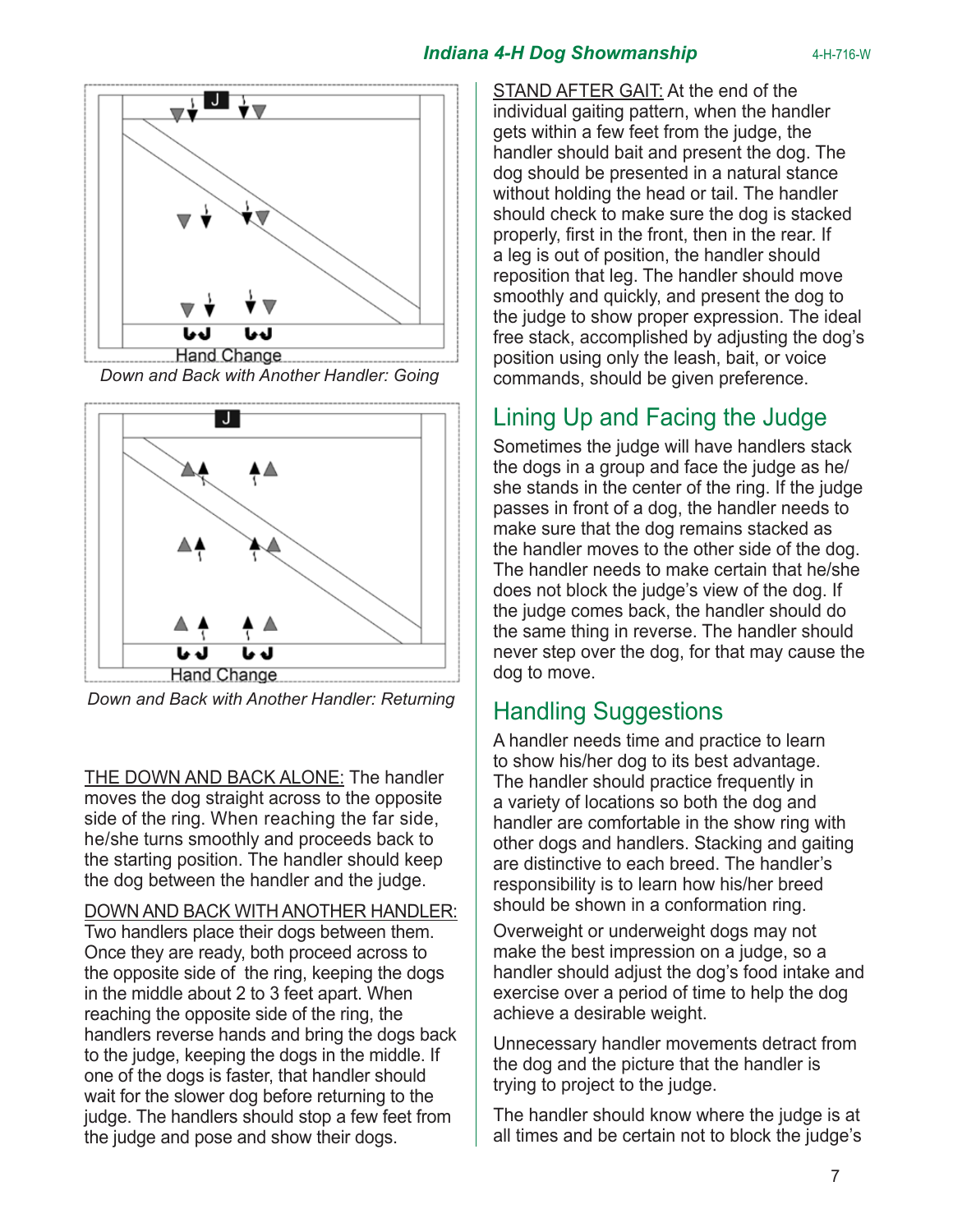<span id="page-7-0"></span>view of the dog. Be alert, since the judge may use hand motions instead of a voice request.

A handler should always maintain good sportsmanship in and out of the ring. A handler should not try to block out another dog from the judge's view.

Handlers should always give adequate space between themselves and the dog in front of them. Fellow handlers should allow each other plenty of space to show their dogs without feeling crowded.

Conversation in the ring should be limited only to the judge, and it should be minimal. Chitchat with other exhibitors or spectators should not take place while exhibiting.

## **Guidelines for Judges**

The actual show routine of judging will vary according to the judge, the number of handlers, the size of the ring, ring conditions, weather, and time of day. However, judges should strive to evaluate competitors in an appropriate and consistent manner. The judge may want to take into consideration the age of the dog when evaluating the condition of the teeth and the movement of an older dog.

It is very important to use only those procedures and patterns of gaiting commonly used in regular dog show classes. If the judge chooses to use two handlers in a Down and Back pattern, the judge must specify to the handlers if they should gait the dogs together, at the slower dog's gait, or at each dog's proper gait. The judge should be aware of the different breeds he/she will see in the ring and the particular ways in which these breeds are normally handled.

The examination table should only be used for breeds that are normally shown on a table. Although the procedure for completing the examination should resemble that of breed judging, examination of the dogs may be done rapidly because the conformation of the dog is of no concern.

Judges in each level should be consistent in the initial examination, use the same gaiting pattern and procedural requests, and allow each handler the same amount of time. The Triangle and the Down and Back gaiting

patterns are recommended to be used initially for the Junior Showmanship class.

A judge should not confuse the ability of a handler to take directions with the handler's ability to handle his/her dog. Some freedom of expression and expertise should be allowed. To have all exhibitors handle in an identical manner defeats the basic premise of showmanship.

Judges should limit their conversation with the handlers during competition to that which is absolutely necessary. Questions may be used only as a method for breaking ties in a run-off.

Judges should examine and evaluate the handler in four basic areas:

- proper breed presentation and gait
- skill in presenting the dog
- execution of ring procedure
- appearance and conduct of both dog and handler

The general rule in evaluating a handler's capabilities is *economy of motion*. Handlers who use exaggerated motions and gestures in any phase of their presentation of the dog should be faulted. Dogs should be presented in a quiet and efficient manner. The handler should be able to keep the dog's attention without dramatic or unnatural movements.

Judges are judging the handler, but time should be spent looking at the dog to gain insight as to how well it is being handled.

- Is the dog responsive to the handler? Do they work as a team?
- Does the dog appear posed or interested at all times?
- Is the dog under control?
- Is the dog moved correctly to the best of its ability?
- Are the dog's main faults being minimized?
- Do both the dog and handler appear relaxed?
- Is the dog presented with minimum effort?

The judge shall evaluate the ability of the handler to follow directions, use space wisely, and execute the requested gaiting patterns.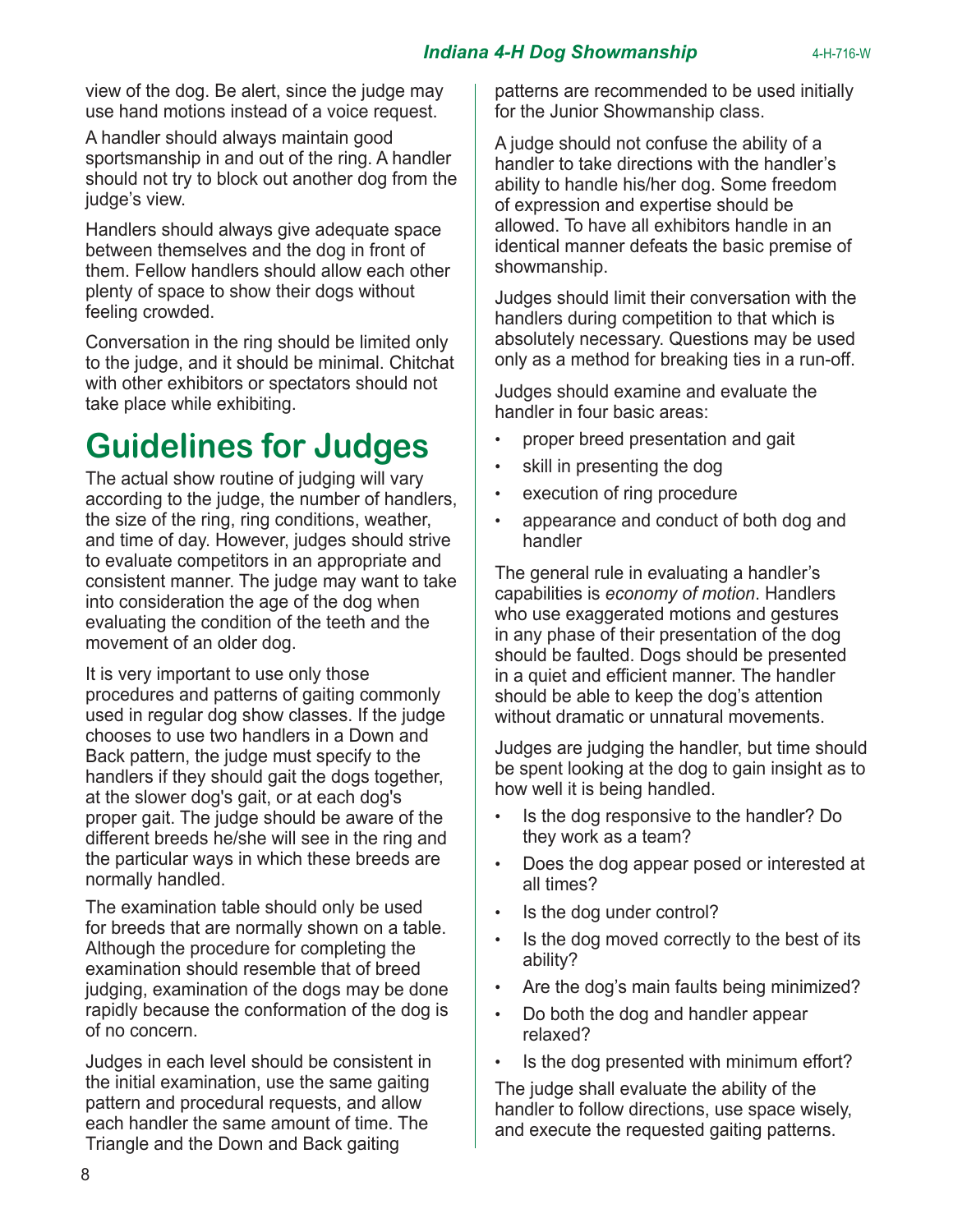<span id="page-8-0"></span>Handlers should appear ring-wise, be alert to the judging progression, and be prepared for changes in the routine.

The judge should be aware of the appearance of both the handler and the dog. The handler should be suitably dressed for the occasion, wearing clothing that will not hinder or detract from the presentation of the dog. The dog should be groomed and trimmed in the manner associated with the breed. Excessive grooming of the dog in the ring to gain the judge's attention is inappropriate and should be faulted accordingly.

The judge shall evaluate the general conduct of the handler in the ring. The handler should appear prepared, confident, businesslike, and attentive. Handlers should be courteous to both the judge and their fellow exhibitors. Handlers are expected to handle their dogs without distracting the dogs of other competitors. A handler who crowds or disturbs other dogs should be faulted.

Judges should make themselves available after the competition to answer any questions the handlers may have. The judge sets the standard of behavior and must maintain a professional appearance, etiquette, and attitude at all times. Judges should be helpful to each handler who asks a question. They should be friendly but deliberate when talking to handlers, parents, or teachers. Judges should not be afraid to admit that they do not know the answer to something or don't remember something. Truthfulness is an important character trait to model to children.

When showmanship run-offs are deemed necessary to determine placing order, handlers should be scored on set-up and gaiting. If a tie still exists, questions formed from the 4-H curriculum guides, glossary of terms, and state fair terms and conditions may be asked. Questions about obedience and agility should not be asked.

### **Guidelines for Volunteers**

Teaching the next generation of dog handlers is an awesome responsibility. Volunteers are to be commended for accepting this responsibility and setting the standard.

Showmanship classes are judged on the ability of the handler to handle his or her dog. Whether the dog is purebred is of no importance, because conformation of the dog is not judged. Handlers will be asked to demonstrate:

- moving the dog with the rest of the class,
- presenting the dog in the standing position proper to its breed,
- the use of an examining table for those breeds normally judged on the table, and
- moving the dog individually in a regular pattern.

The appearance and attitude of the handler is evaluated, and so is the grooming and condition of the dog.

It is important that handlers in each county consistently learn the rules of showmanship. Teaching according to these adopted standards will give consistency among the counties. The handlers will develop more consistent habits, and they will enjoy the show ring experience without confusion.

Handlers are expected to know basic ring procedure and all the patterns adopted. It is the leader's responsibility to instruct based on these standards and not change the patterns. Consistency of instruction is important to enable a handler to participate in county, outof-county, and state showmanship competitions under a variety of judges. The handlers can adjust to anything if they know what to expect. A handler who moves from one county to another should be equipped to continue learning with his/her new group.

Volunteers should familiarize themselves and their members with the score sheet and the current rules and regulations of the Indiana State Fair Dog Show.